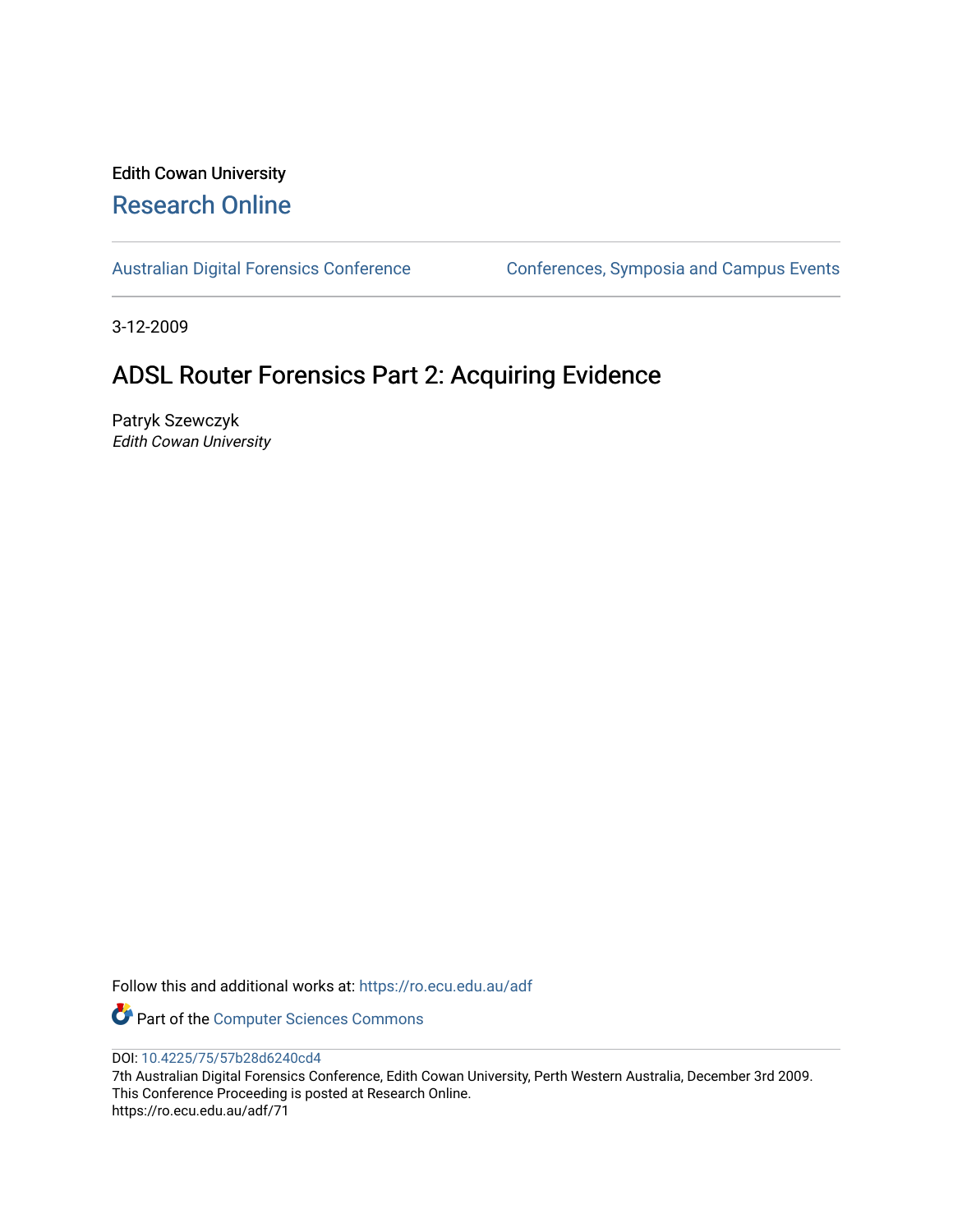# **ADSL Router Forensics Part 2: Acquiring Evidence**

Patryk Szewczyk School of Computer and Security Science Edith Cowan University

#### **Abstract**

*The demand for high-speed Internet access is escalating high sales of ADSL routers. In-turn this has prompted individuals to attack and exploit the vulnerabilities in these devices. To respond to these threats, methods of acquisition and analysis are needed. The configuration data provides a wealth of information into the current state of the device. Hence, this data may be used to identify and interpret unlawful ways in which the device was used. This paper is centres around an empirical learning approach identifying techniques to address the device's acquirable limitations taking into consideration that the owner may not willingly present login credentials to directly access the device. This paper demonstrates a procedural method of obtaining data of interest from ADSL routers. It further elaborates on the methods by detailing how to extract and understand this configuration data.* 

#### **Keywords**

ADSL router forensics, digital forensics, embedded systems, vulnerability, forensic analysis, data extraction, JTAG, network forensics

## **INTRODUCTION**

The demand for Asymmetric Digital Subscriber Line (ADSL) devices has increased considerably as consumers are offered fast and inexpensive methods to connect to the Internet. The plug and play nature of ADSL routers permits consumers to bypass the tedious configuration process and connect to the Internet in a streamlined manner. Numerous Internet Service Providers (ISPs) are shipping ADSL routers pre-configured with the client's username and password further eliminating the difficulties faced by novice computer users to access the Internet. Conversely, these pre-configured ADSL routers usually incorporate little or no security. As a result many Small office Home office (SoHo) ADSL routers are vulnerable to a range of emerging threats, exploiting these insecure aspects.

The number of threats to ADSL has increased significantly over the past few years. In addition the threats are sophisticated and well planned. Sajdak (2009) outlines the vulnerabilities associated with the flawed design of ADSL routers. One of these flaws permits Cross-Site Request Forgery (CSRF) attacks to take place. CSRF attacks target the ADSL router's flawed web server design. This attack succeeds since the Hypertext Transfer Protocol (HTTP) service places an automatic element of trust on internal hosts that attempt to access the web management function. As a result any attack originating from within the internal network would execute with *root* (or administrator) access.

The threats to ADSL routers are not limited to attacks from within the internal network. The default firmware of many first generation Netcomm routers initially encompassed a web server flaw which permitted the device to be accessed, compromised and controlled via a host external to the network (Sajdak, 2009). Whilst these vulnerabilities are exploiting the web server design, there are still many threats to ADSL routers that do not directly relate to the flawed web server.

In the first quarter of 2009 a new form of malware had been detected which was specifically targeting MIPS architecture - Linux based, ADSL routers. An ADSL Router based malware - Psyb0t was hijacking consumergrade networking devices with the intention of creating a sophisticated and un-detectable botnet (Baume, 2009; Hunt, 2009; Magnus & Gassmann, 2009; Paul, 2009). The malware was capable of infecting approximately 55 different consumer grade ADSL routers in its early stages (Sajdak, 2009). In addition, the malicious binary is pre-populated with a list of 6,000 usernames and 13,000 passwords combinations commonly used on many ADSL routers – giving it a higher likelihood of compromising a vulnerable device. The malware once executed successfully resides in volatile memory. It then continually manipulates the configuration data to permit the botnet controller to communicate with the compromised device. To date evidence exists demonstrating the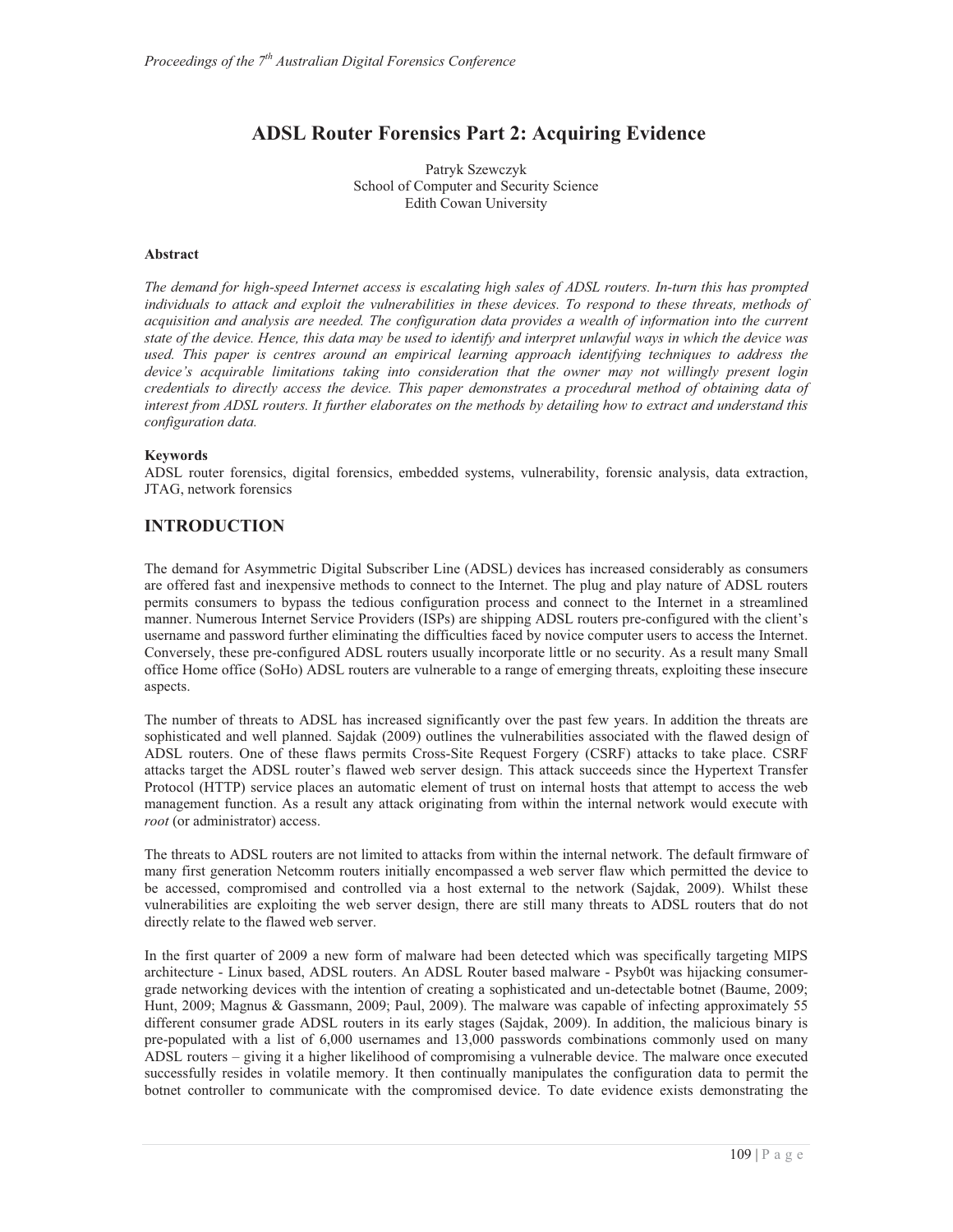effects that this particular malware has had on third party web servers which have been shut down due to denial of service attacks by ADSL routers.

To date there are few protection methods that exist to prevent an ADSL router from being compromised. There is yet to be a release of an anti-malware product for ADSL routers. A simple solution includes changing the default login credentials on the device. Psyb0t cleverly exploits human-error by compromising those devices which did not have their default credentials modified. Alternatively, consumers may upgrade the firmware of their ADSL router on a regular and timely basis. However, as previous research has identified (Szewczyk & Furnell, 2009) in many instances applying a remedy is still a challenging task in that many individuals lack the skill set to appropriately download, install and apply a firmware update. This issue will remain complex until the process of firmware updating is streamlined in a similar method to the Microsoft Windows update process.

# **DIGITAL FORENSICS**

Configuration data in ADSL routers is stored in two different memory components. ADSL routers encompass persistent storage, namely Non Volatile Random Access Memory (NVRAM). Data contained within the NVRAM remains intact during a power cycle or shutdown. In-turn this permits the end-user to store persistent configuration data such as wireless encryption keys. During the boot procedure the kernel creates a temporary storage space in Random Access Memory (RAM) which appears to the end-user and the embedded system as an extended flash storage medium. However, any changes which occur on the embedded system which are not *committed* to NVRAM or are stored in the temporary storage will be erased when a loss of power occurs.

From a forensic perspective the memory modules within the embedded system may be analysed and acquired utilising embedded system forensic methods (Breeuwsma, Jongh, Klaver, Knijff, & Roeloffs, 2007). The configuration data of an ADSL router contains a wealth of information which may aid in a legal case. Unlike a computer system or smart phone, there is little capacity within the device for the storage of illegal images, documents or multimedia files. The device does however control the flow of traffic within the network and as a result may aid in determining if a suspect has in fact accessed resources or websites of an illegal or malicious nature. Brown (2006) suggests that based on the threats currently targeting ADSL routers that the most important data to be acquired from an ADSL router consists of:

- $-$  Firmware version – This aids in determining if the device in question is utilising an illegal or maliciously altered operating system.
- $\bullet$  System time – The ADSL router stores a simple yet effective log of significant system modifications. This may enable the forensic examiner to create a timeline of events which initiated or caused the crime to take place.
- DNS address Acquiring the DNS address may in-turn allow the investigator to determine if any redirection of traffic is occurring.
- $\bullet$  Wireless settings – Bandwidth theft is escalating due to insecure wireless access points. Acquiring the Medium Access Control (MAC) allow and deny lists, encryption keys, and determining if the access point is enabled may allow the forensic examiner to construct a scenario of events to do with the wireless network.
- $\bullet$  Firewall rule sets – The ADSL router is pre-enabled with a set of firewall rule sets. Acquiring the current rules in place may aid in identifying how vulnerable the device in question was during an incident.
- $\bullet$  Remote management – Many attacks attempt to enable remote management to simplify the controlling process. Acquiring remote management settings may aid the investigator in identifying to whom the permission has been enabled.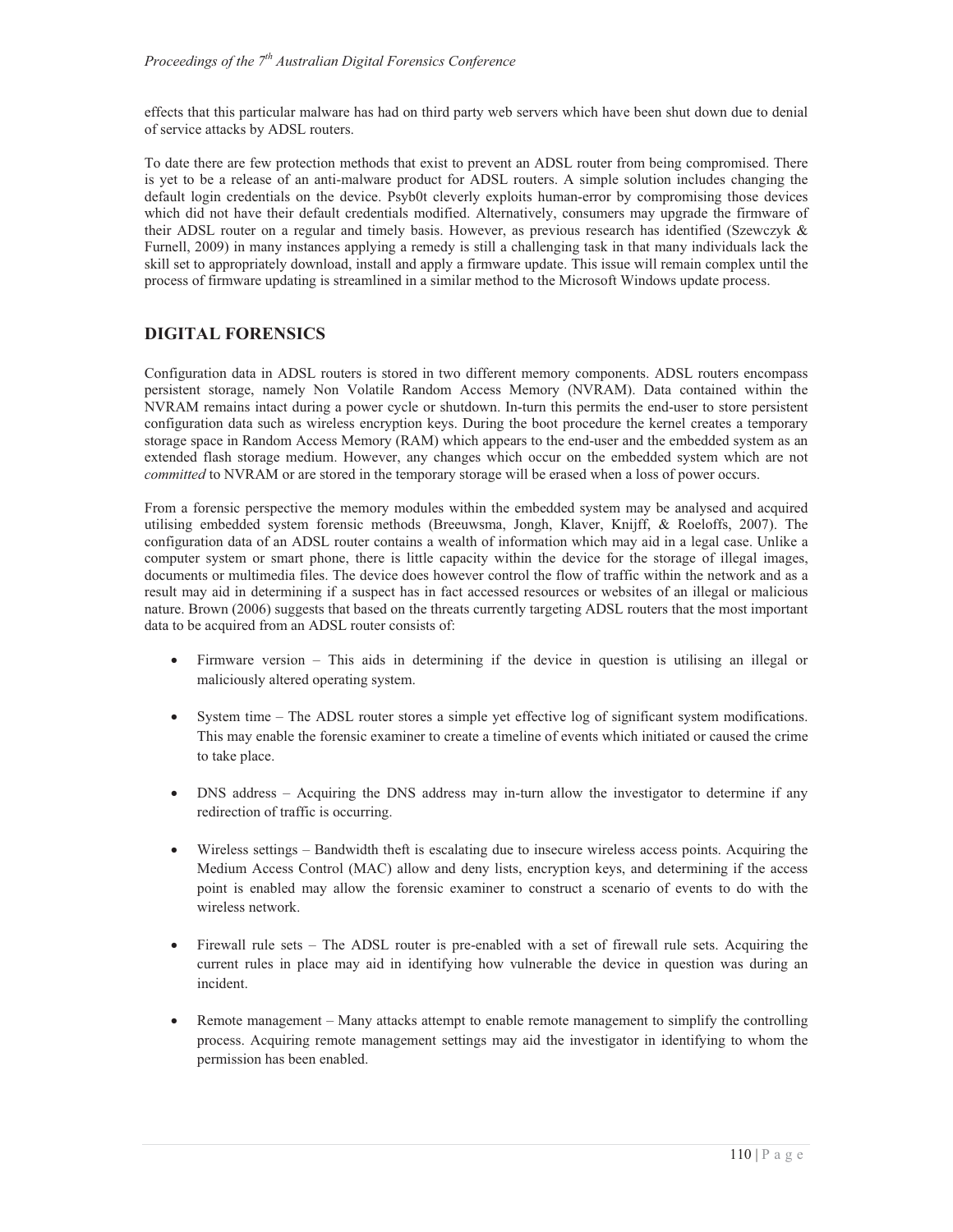# **ACQUISITION OF POTENTIAL EVIDENCE**

Breeuwsma (2006) details how the JTAG approach is feasible in acquiring data from ADSL routers. One of the most beneficial aspects is its small memory footprint and the absence of required login credentials. However, the JTAG approach is comparatively slow compared to the methods described in this paper. Furthermore, it does not immediately grant the investigator with data that could be analysed and used immediately. The procedure covered in this paper considers the benefits of the JTAG approach whilst demonstrating how configuration data could be acquired.

ADSL routers by default encompass few (if any) access ports – making it challenging to readily acquire data in a forensically sound manner. In addition the device is manufactured with soldered on-board memory components which are not only difficult to remove, but may also result in device malfunction due to improper handling. As a result investigating the device in a non-invasive manner is not always feasible. In "*ADSL Router Forensics: Methods of Acquisition",* Szewczyk (2009) details and compares the methods by which data could be acquired from ADSL routers to ensure little or no modification of the ADSL router state. These methods are practically applied within the procedure, through the use of a telnet or serial console approach.

ADSL routers operate through the use of partitions on flash memory. During boot time a file system is created which mimics that of a Linux based system. In typical ADSL router configurations there are four partitions consisting of; *mtd0,* which is a compressed CRAMFS or SQUASHFS file system image; *mtd1,* the MIPS Linux kernel; *mtd2,* the boot loader and; *mtd3,* the boot loader variables and configuration data (AR7 Firmware, 2009). The *mtd3* block of data is of most use to an investigator. During boot time the configuration data is prepopulated into the ADSL router permitting the device to function in the same manner during each reboot. The aim of this procedure is the actual extraction of either the *config.xml* file or the binary data contained in */dev/mtdblock/3* which encompass the configuration data for each device.

#### **Accessing the ADSL Router**

- 1) Accessing the device may be achieved in two distinct approaches dependant on whether or not the login credentials are available to the investigator.
	- a) In the instance of a co-operative client and having access to login credentials an investigator may directly access the device utilising a telnet client through the IP addresses allocated to the ADSL router in question. In this circumstance the investigator requires both the username and password.



### **Figure 2 Utilising PuTTY through Telnet**

b) In the event of an ADSL router requiring login credentials which were unknown, the investigator may still access the device through the serial console bypassing the authentication method. The serial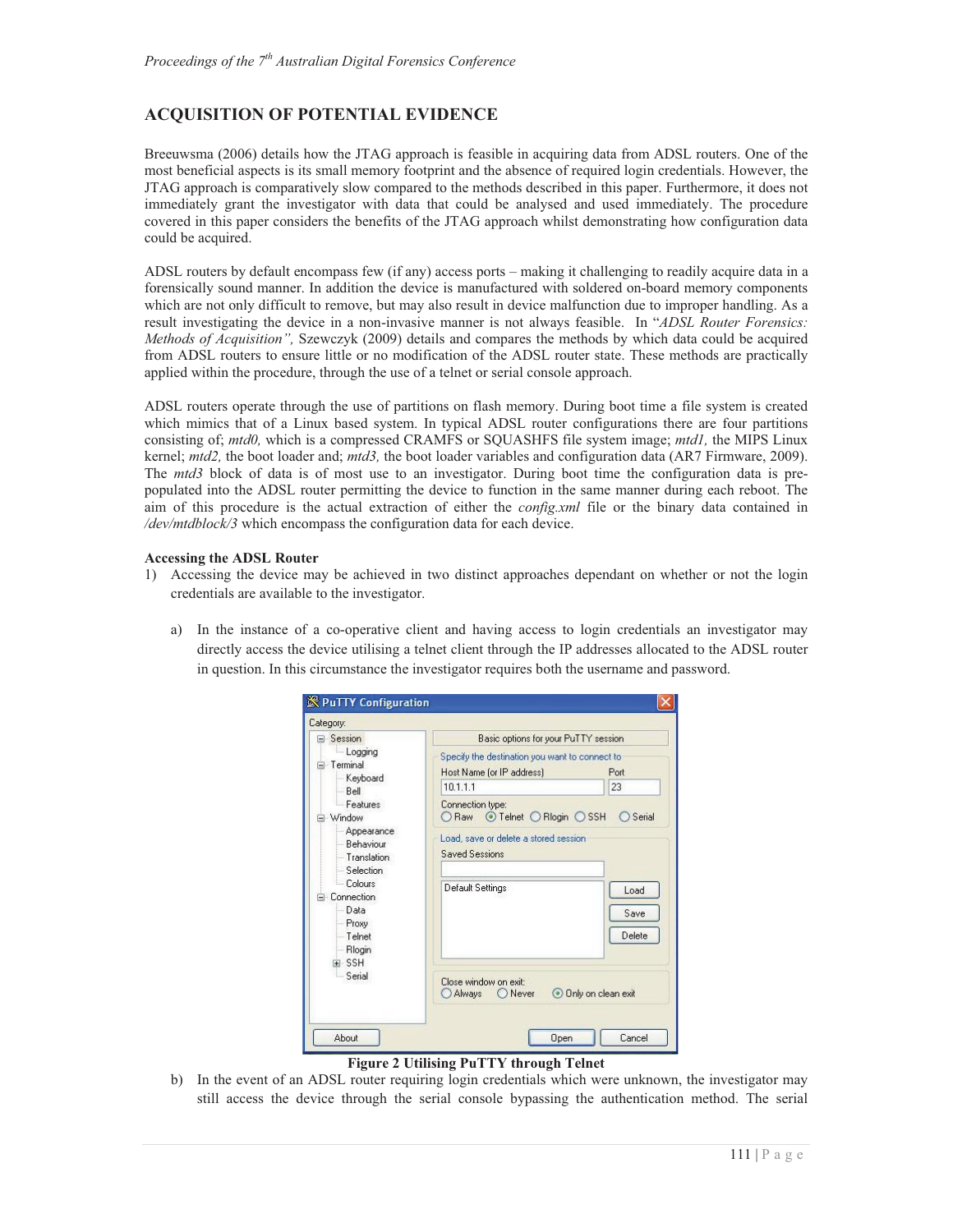console approach does not require credentials thus preventing a potential halt of the device through exceeding the number of login attempts.

In order for the serial console approach to operate three requirements must be met; access to the internal board within the ADSL router, which requires the removal of the outer case; identifying and locating the serial console pins; and, a specially designed cable which permits a connection between the workstation and the serial console ports on the ADSL router (Szewczyk, 2009). The serial client (PuTTy) must be configured to communicate with the ADSL router. ADSL router serial console settings include; 38,400 baud rate, no parity and flow control, eight (8) data bits and one (1) stop bit.

2) The HTTP daemon must be terminated as this service is required to obtain data in subsequent steps. This serves two purposes. Firstly it prevents intentional or accidental modification of configuration data through the web interface. Secondly, the HTTP services will be subsequently used to acquire the data of interest off the ADSL router. As demonstrated by Figure 2 the HTTP service in this experiment is distinguished by *Process ID* 52 which is currently hosting the web management function for administration.

|                     | $4$ 10.1.1.1 - PuTTY                                                                                             |                                                                                              |                               |                                                                                                                                                                                                                                                                                           |  |
|---------------------|------------------------------------------------------------------------------------------------------------------|----------------------------------------------------------------------------------------------|-------------------------------|-------------------------------------------------------------------------------------------------------------------------------------------------------------------------------------------------------------------------------------------------------------------------------------------|--|
| Password:           |                                                                                                                  | BusyBox on (none) login: admin                                                               |                               | BusyBox v0.61.pre (2005.09.22-07:17+0000) Built-in shell (ash)<br>Enter 'help' for a list of built-in commands.                                                                                                                                                                           |  |
| Ħ<br>$p$ $s$<br>PID | Uid<br>$1$ root<br>2 root<br>3 root<br>4 root<br>5 root<br>6 root<br>7 root<br>28 root                           | VmSize Stat Command<br>1284 S<br>2804 S                                                      | S<br>S.<br>S.<br>S<br>S<br>S. | init<br>[keventd]<br>[ksoftirgd CPUO]<br>[kswapd]<br>[bdflush]<br>[kupdated]<br>[mtdblockd]<br>/usr/bin/cm pc                                                                                                                                                                             |  |
|                     | 29 root<br>31 root<br>32 root<br>52 root<br>69 root<br>72 root<br>121 root<br>127 root<br>128 root<br>$129$ root | 1652 S<br>1284 S<br>3572 S<br>1176 S<br>640 S<br>628 S<br>688 S<br>628 S<br>1288 S<br>1284 R |                               | /usr/sbin/diap<br>init<br>/usr/bin/cm logic -m /dev/ticfg -c /etc/config.xml<br>/usr/sbin/thttpd -q -d /usr/www -u root -p 80 -c /cq<br>/sbin/dproxy -c /etc/resolv.conf -d<br>/usr/sbin/ddnsd<br>/usr/sbin/udhcpd /var/tmp/udhcpd.conf<br>/sbin/utelnetd<br>$-\sin$<br>$p_{\mathcal{B}}$ |  |
| ₩                   |                                                                                                                  |                                                                                              |                               |                                                                                                                                                                                                                                                                                           |  |

**Figure 3 Default process list** 

#### **Acquiring Data of Interest**

3) There are two distinct configuration files which must be acquired from the ADSL router. The first configuration file is in XML format and is located in */etc.* The second data of interest element is located in */dev/mtdblock/3.* The *config.xml* file is made accessible through the following set of commands which setup a new HTTP daemon with root privileges.

 $# cd/etc$ # thttpd –g –d /etc –u root –p 81

4) The investigator must navigate a web browser to http://10.1.1.1:81 which will present a listing of files currently contained in the */etc* directory as demonstrated in Figure 3. The investigator may then simply save the file to the desktop as if it were any other file located within a web page.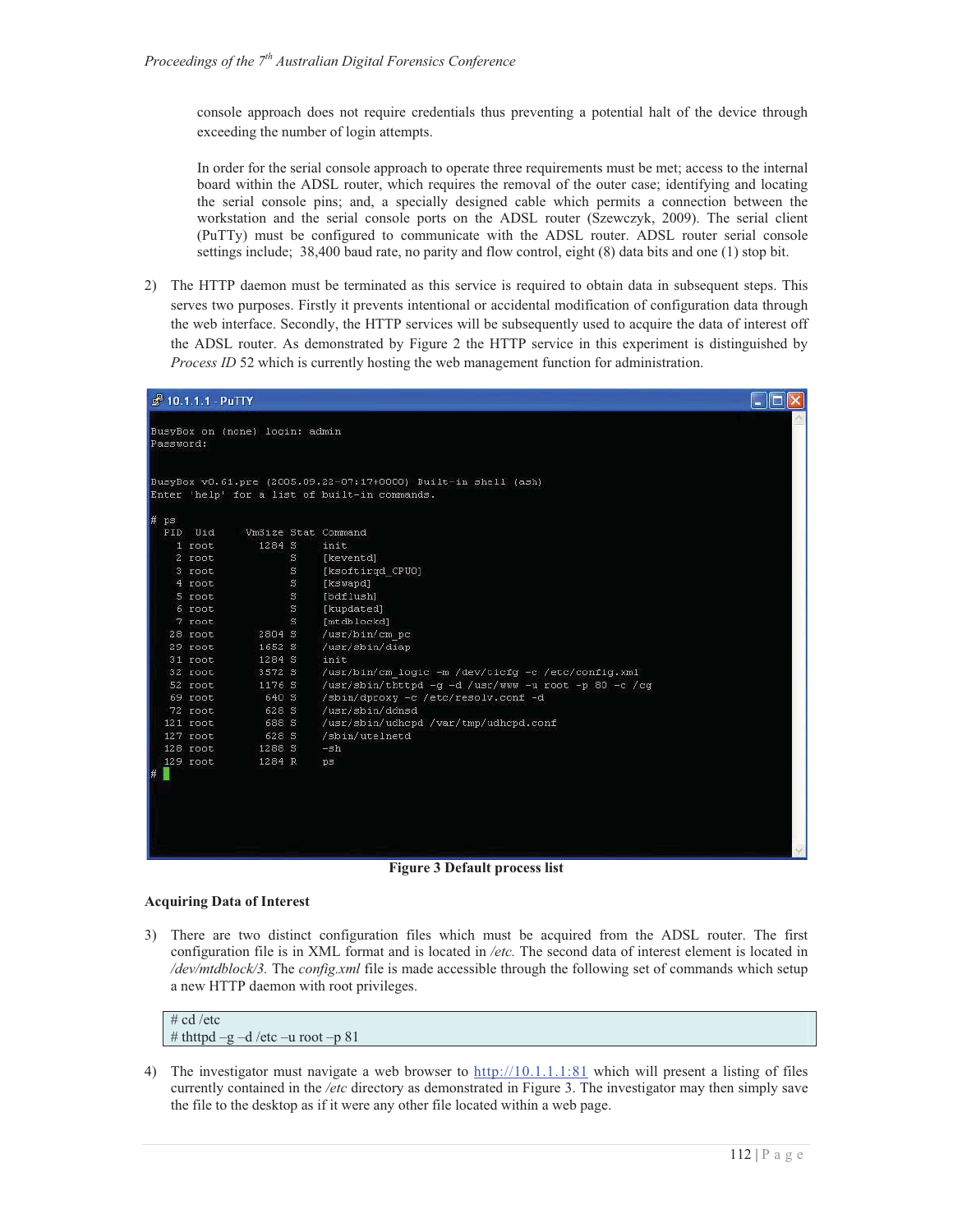```
Address http://10.1.1.1:81/
```

|                    | Index of /   |                 |                         |                                                       |
|--------------------|--------------|-----------------|-------------------------|-------------------------------------------------------|
| mode               | links        |                 | bytes last-changed name |                                                       |
| $-T$ $-$           | л            |                 |                         | 65307 Sep 22 10:27 config.xml                         |
| $-r$ - $-$         | $\mathbf{1}$ | 2714            |                         | Sep 14 14:00 dhcp-fwd.cfg                             |
| lrwx               | $\mathbf{1}$ | 13              |                         | Sep 22 10:28 dproxy.conf $\rightarrow$ ./resolv.conf  |
| $dr-x$ 1           |              | 52              |                         | $Sep 22 10:28$ dropbear/                              |
| $-T-X$             | $\mathbf{1}$ | 180             |                         | Sep 14 14:00 firewall start*                          |
| $-x-x$             | $\mathbf{1}$ | 120             |                         | Sep 14 14:00 firewall stop*                           |
| $-x-x$             | $\mathbf{1}$ | 86.             |                         | Sep 14 14:00 flush firewall*                          |
| $-r$ - $-$         | $\mathbf{1}$ |                 | 313 Sep 14 14:00 fstab  |                                                       |
| lrwx               | $\mathbf{1}$ | 19 <sup>°</sup> |                         | Sep 22 10:28 gateways $\rightarrow$ /var/tmp/gateways |
| $-r$ --            | $\mathbf{1}$ | $\Omega$        | Sep 14 14:00            | group                                                 |
| $-r$ - $-$         | $\mathbf{1}$ | 17              |                         | Sep 14 14:00 host.conf                                |
| <b>lrwx</b>        | $\mathbf{1}$ | 16.             |                         | Sep 22 10:28 hosts $\rightarrow$ /var/tmp/hosts       |
| $dr - x$           | $\mathbf{1}$ | 10 <sup>1</sup> | Sep 14 14:00 init.d/    |                                                       |
| $-1$ <sup>--</sup> | 1            | 259             | Oct 22 08:17            | inittab                                               |

#### **Figure 4 Web browser access to configuration files**

5) The second set of data to be acquired is the raw binary configuration file. The investigator must first terminate the existing HTTP daemon as this will not be used to acquire the subsequent data. During ADSL router boot time a small amount of RAM is set aside for the file system and user-accessible temporary storage. The Linux utility *dd* encompassed within the ADSL router permits an exact byte copy of data stored within flash memory. This data is automatically loaded and interpreted by the device's kernel during boot time and the data is used to create the default state of the router. The following command may be used to acquire the data of interest and make it accessible via the web browser.

```
# kill 132 
# cd /var/tmp 
# dd if=/dev/mtdblock/3 of=mtd3-original.bin 
# thttpd –g –d /var/tmp –u root –p 81
```
6) As per step three, the investigator utilises the web browser to view and acquire the binary configuration data from flash memory. In this instance the file to be download is represented by *mtd3-original.bin.*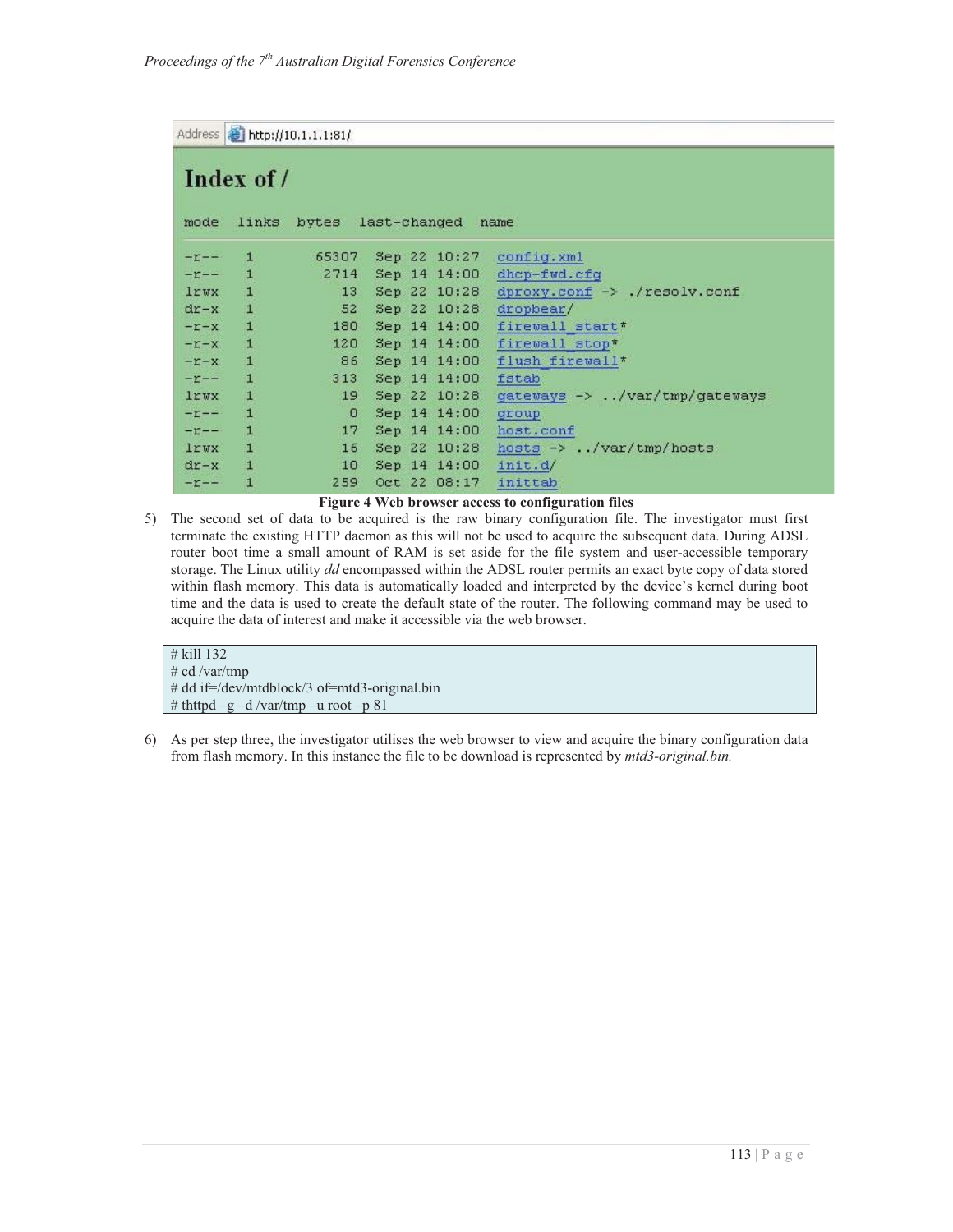|                  |                     | Address <b>b</b> http://10.1.1.1:81/ |              |         |                     |
|------------------|---------------------|--------------------------------------|--------------|---------|---------------------|
| mode             | Index of /<br>links | bytes                                | last-changed |         | name                |
| $dr - x$         | $\mathbf{1}$        | $\Omega$                             | Jan          | 112:00  | $\cdot$             |
| $dr - x$         | $\mathbf{1}$        | 0                                    | Jan          | 112:00  | $\cdot \cdot \cdot$ |
| $-\mathbf{r}$ -- | $\mathbf{1}$        | 58                                   | Jan          | 112:00  | bfilter br0 mac     |
| $-r$ --          | $\mathbf{1}$        | 58                                   | Jan          | 112:00  | bfilter br1 mac     |
| $-\mathbf{r}$ -- | $\mathbf{1}$        | 58                                   | Jan          | 112:00  | bridge br0 mac      |
| $-\mathbf{r}$ -- | $\mathbf{1}$        | 58                                   | Jan          | 112:00  | bridge br1 mac      |
| $ST-X$           | $\mathbf{1}$        | $\circ$                              | Jan          | 112:00  | $cm$ diap.ctl=      |
| $ST-X$           | $\mathbf{1}$        | 0                                    | Jan          | 112:00  | cm logic.ctl=       |
| $ST-X$           | $\mathbf{1}$        | $\circ$                              | Jan          | 112:00  | cm pc.ctl=          |
| $-r$ --          | $\mathbf{1}$        | 9                                    | Jan          | 112:00  | ddnsd.conf          |
| $-r$ - -         | $\mathbf{1}$        | 1014                                 | Jan          | 112:00  | env.txt             |
| $-r$ --          | $\mathbf{1}$        | $\circ$                              | Jan          | 112:00  | gateways            |
| $-\mathbf{r}$ -- | $\mathbf{1}$        | 44                                   | Jan          | 1 12:00 | hosts               |
| $-r$ --          | Ŧ.                  | 48                                   | Jan          | 120:01  | landhcps0.leases    |
| $dr - x$         | Ŧ.                  | $\Omega$                             | Jan          | 112:00  | linux-igd/          |
| $-r$ --          | 1                   | 65536                                | Jan          | 1 19:59 | mtd3-original.bin   |

#### **Converting Data of Interest**

7) In contrast to acquiring a readable *config.xml* file, the raw configuration data requires a conversion to be of readable form. A utility exists for converting raw binary configuration data into a readable xml based file. As demonstrated in Figure 4 the default raw-data file will not permit an immediate conversion. Through an empirical learning approach it has been discovered that the first 10,240 bytes are not configuration data and must be removed.



#### **Figure 5 Error while converting raw configuration data**

8) In order to effectively transform the raw binary data into a form recognised by the converter utility the first 10,240 bytes which are boot loader configuration variables must be removed. In the experiment demonstrated in Figure 5 the total block size consists of 55,296 bytes.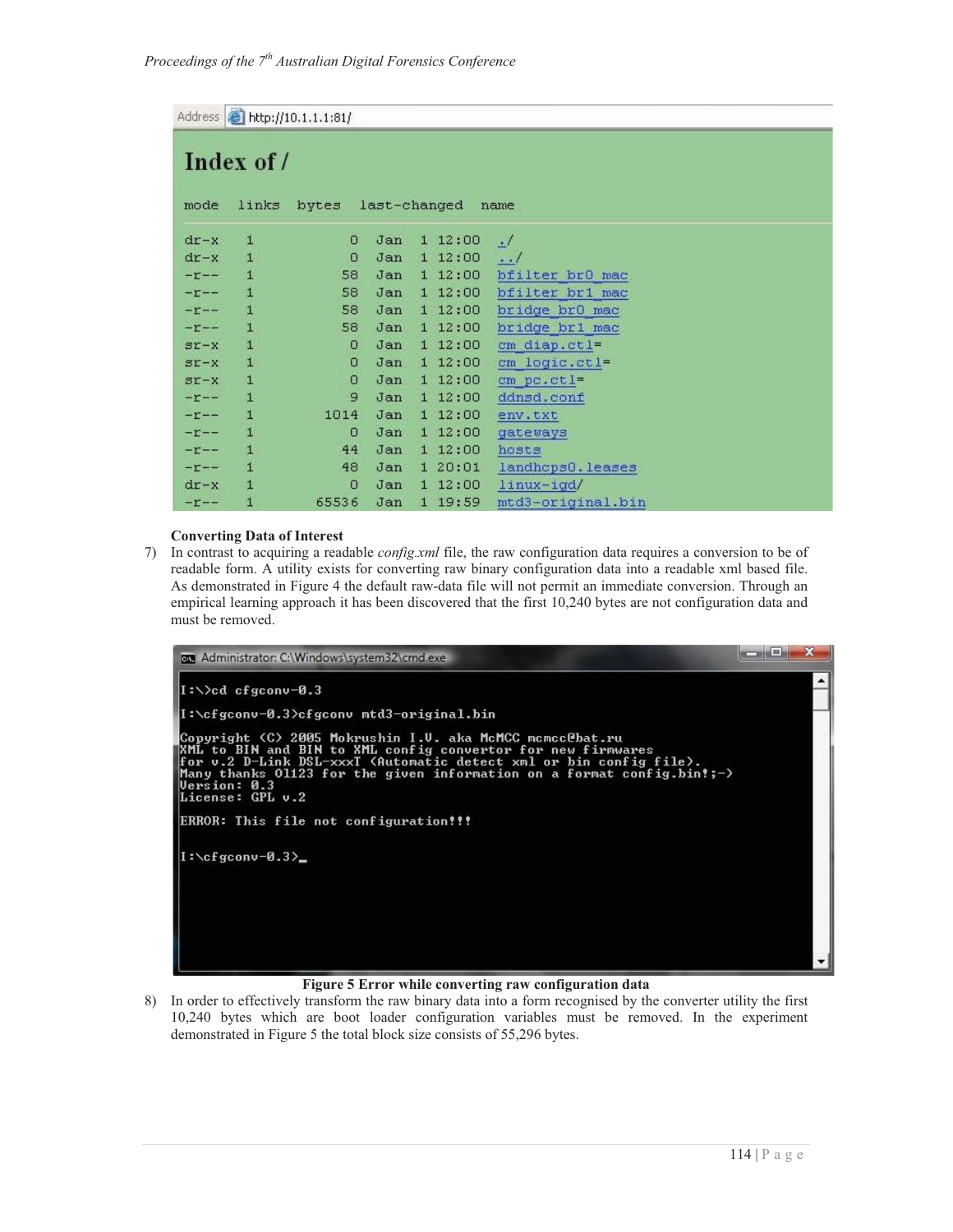|                                 | WinHex - [mtd3-original.bin] |                  |    |                |                |                |                |                |                |                     |                |                         |           |                 |                |                |                |         |                                                              |                                   |  |
|---------------------------------|------------------------------|------------------|----|----------------|----------------|----------------|----------------|----------------|----------------|---------------------|----------------|-------------------------|-----------|-----------------|----------------|----------------|----------------|---------|--------------------------------------------------------------|-----------------------------------|--|
| File                            | Edit                         | Search           |    | Position       |                | <b>View</b>    |                | Tools          |                | Specialist          |                |                         | Options   |                 | Window         |                | Help           |         |                                                              |                                   |  |
| B                               | <b>⊮</b> Undo                |                  |    |                |                | $Cth+Z$        | Ŀ,             | Pm 33          |                | đ4.                 |                | $HEX \rightarrow B HEX$ |           |                 |                | → Đ ⇔ ⇒        |                |         |                                                              | ٩₽۵⊞٥                             |  |
| mtd3-origi                      | Cut                          |                  |    |                |                | $Cth+X$        |                |                |                |                     |                |                         |           |                 |                |                |                |         |                                                              |                                   |  |
| Offs                            |                              | Copy Block       |    |                |                |                |                |                |                |                     |                |                         |           | C               | D              | Ε              | F              |         |                                                              |                                   |  |
|                                 |                              | Clipboard Data   |    |                |                |                |                | Paste          |                |                     |                |                         | Ctrl+V    |                 |                |                |                |         |                                                              |                                   |  |
| 00002<br>00002                  | Remove                       |                  |    |                | Del            |                | a Write        |                |                |                     |                | $C$ trl+B               | B2.<br>51 | <b>7E</b><br>AD | 3E<br>4F       | E7<br>92       |                |         | $7°$ $\mathbf{x}$  i][sÙ8° $^{\circ}$ >c<br>WWirvSv.ñ*i10-01 |                                   |  |
| 00002                           |                              | Paste Zero Bytes |    |                |                | $Cth+0$        |                |                |                | Paste Into New File |                | Shift+Ins               |           | 49              | 59             | DC             | 50             |         |                                                              | PÖöx£\$'u^T4IYÜP                  |  |
| 00002                           |                              |                  |    |                |                |                |                |                |                | Empty Clipboard     |                |                         |           | DA              | 22             | 65             | C7             |         |                                                              | \$Ã∥.ï¯?èÆ∥Ŭ"eC                   |  |
| 00002                           |                              | Define Block     |    |                |                |                | 1A             | 8D             | 4B             | 03                  | 8D             | 0F                      | 8D        | 06              | 49             | 78             | 41             |         |                                                              | $I - I$ Â $\ldots$ K $\ldots$ IxA |  |
| 00002                           |                              | Select All       |    |                |                | Ctrl+A         | БD             | 54             | 94             | 71                  | 96             | BE                      | 3Å        | B1              | 4E             | DD             | D <sub>3</sub> |         |                                                              | ∣®ã∣ÑmT∣q∣¾∶±NÝÓ                  |  |
| 00002                           |                              | Clear Block      |    |                | Esc            |                |                | BF             | CD             | <b>5F</b>           | 9D             | 98                      | 93        | 89              | 33             | 99             | 9B             |         |                                                              | ÉÉh]  ¿Í_    3                    |  |
| 00002 mg Convert                |                              |                  |    |                |                | $Cth + R$      | 95<br>E4       | 64             | E1             | 45                  | 69             | 15                      | 57        | 71              | 54             | 2E             | BC             |         |                                                              | H3qÆädáEi.WqT.W                   |  |
|                                 |                              |                  |    |                |                | $Cth+T$        | Β1             | F0             | CA             | A8                  | ΑA             | E <sub>2</sub>          | FA        | 86              | 90             | C <sub>2</sub> | 28             |         |                                                              | –∎ú7O±ðÊ∵ªáô∎ Å(                  |  |
| 00002 1010 Modify Data<br>00002 |                              | Fill Block       |    |                |                | Ctrl+L         | 64.            | 20             | 65             | A7                  | 51             | 50                      | 91        | 72              | 17             | DE             | 75             |         |                                                              | 00J.d es0P'r.bu                   |  |
| 00002                           |                              |                  |    |                |                |                | AВ             | B <sub>2</sub> | 9C             | AA                  | 24             | <b>7E</b>               | 4A        | 09              | 93             | 85             | 37             |         |                                                              | .∎7Ñå≪≟∎¤\$~J.∎∎7                 |  |
| 000028C0                        |                              | 56               | 22 | 34             | 7D.            | CС             | D <sub>9</sub> | C <sub>3</sub> | 68             | ED                  | D7             | 49                      | C5        | F3              | F1             | 64             | 41             |         |                                                              | V"4}ÌÙÃhí×IÅóñdA                  |  |
| 000028D0                        |                              | 1E               | CВ | 75             | 90             | 7A             | FD             | BC             | 94             | 32                  | 5D             | 67                      | 55        | 95              | 6D             | 09             | A5             |         |                                                              | .Ëu zý¼∥2]qU∥m.¥                  |  |
| 000028E0                        |                              | F4               | 49 | 33             | C <sub>7</sub> | F <sub>4</sub> | AF             | 20             | 4A             | A5                  | F0             | 9C                      | 63        | 55              | 80             | 78             | ED             |         |                                                              | ôI3Cô <sup>-</sup> J\õIcU xí      |  |
| 000028F0                        |                              | 07               | F0 | 1B             | 55             | 9 <b>B</b>     | C9             | E <sub>2</sub> | 6D             | B5                  | 89             | 8A                      | 34        | AA              | 08             | 37             | 44             |         |                                                              | .õ.U∥Éâmµ∥∥4ª.7D                  |  |
| 00002900                        |                              | <b>BD</b>        | 31 | 4F             | 1D             | 37             | F <sub>2</sub> | 8F             | 45             | 9F                  | 24             | D <sub>9</sub>          | 4D        | AB.             | 6F             | 08             | 25             |         |                                                              | ½10.7ò E∥\$ÙM≪o.%                 |  |
| 00002910                        |                              | 89               | 6E | A3             | 64             | 91             | 66             | 55             | 1 <sup>C</sup> | 44                  | 44             | 6E                      | 4E        | F0              | 48             | 41             | 71             |         |                                                              | In£d'fU.DDnNöHAg                  |  |
| 00002920                        |                              | 12               | 57 | F7             | C8             | 14             | 07             | 32             | 07             | 89                  | D <sub>1</sub> | 2E                      | BF        | 17              | 54             | 16             | F5             |         |                                                              | .W÷È2.∎Ñ.¿.T.õ                    |  |
| 00002930                        |                              | <b>B6</b>        | 59 | 58             | 27             | 91             | 20             | B3             | A8             | 57                  | 97             | AA                      | <b>5E</b> | 4E              | C <sub>4</sub> | 88             | 37             |         |                                                              | ¶YX'´ <sup>3</sup> 'W∣¤^NÄ∣7      |  |
| 00002940                        |                              | 6E               | 2A | 28             | EF             | 4B             | 52             | EA             | 28             | 4A                  | FD             | EB                      | 24        | 7Å              | 75             | 62             | 9C             |         |                                                              | n*(ïKRê(Jýë\$zub∥                 |  |
| 00002950                        |                              | 2C               | 88 | CC.            | B7             | 50             | 13             | 91             | 03             | D3                  | 16             | DE.                     | 17        | 1D              | C <sub>2</sub> | 17             | 64             |         |                                                              | ,∥Ì-P.1.Ó.Þç.d                    |  |
| 00002960                        |                              | F9               | 82 | 0 <sup>C</sup> | B <sub>2</sub> | C <sub>4</sub> | 8D             | A <sub>0</sub> | 41             | 5D                  | D <sub>0</sub> | 2A                      | 44        | 22              | D <sub>4</sub> | 9E             | FA             | ù∎. ≟Ä. |                                                              | A]Đ*D"Ô∥ú                         |  |
| 00002970                        |                              | DB               | 68 | E1             | 87             | DB             | 38             | A5             | AD             | C1                  | B <sub>8</sub> | 97                      | <b>FB</b> | 65              | 79             | 97             | 15             |         |                                                              | Ûhá∥Û8\-Á,∥ûey∥.                  |  |
| 00002980                        |                              | 21               | 4F | 11             | 71             | AF             | DC.            | F8             | 61             | 76                  | B7             | 30                      | 48        | 25              | 34             | E4             | C5             |         |                                                              | !O.q <sup>-</sup> Üøav·OH%4äÅ     |  |
| 00002990                        |                              | 61               |    | 12 AD          | AA             | 78             | 1B             | 65             | 75             | B5                  | B <sub>0</sub> | 26                      |           | A4 E3           | 65             | 82             | $-17$          |         |                                                              | a.—ªx.eup°&¤ãe∥.                  |  |

*Proceedings of the 7th Australian Digital Forensics Conference* 

**Figure 6 WinHex removal of boot loader configuration data** 

9) Having saved the new binary data file minus the first 10,240 bytes this now permits the configuration program to effectively translate the raw data into a readable xml file.

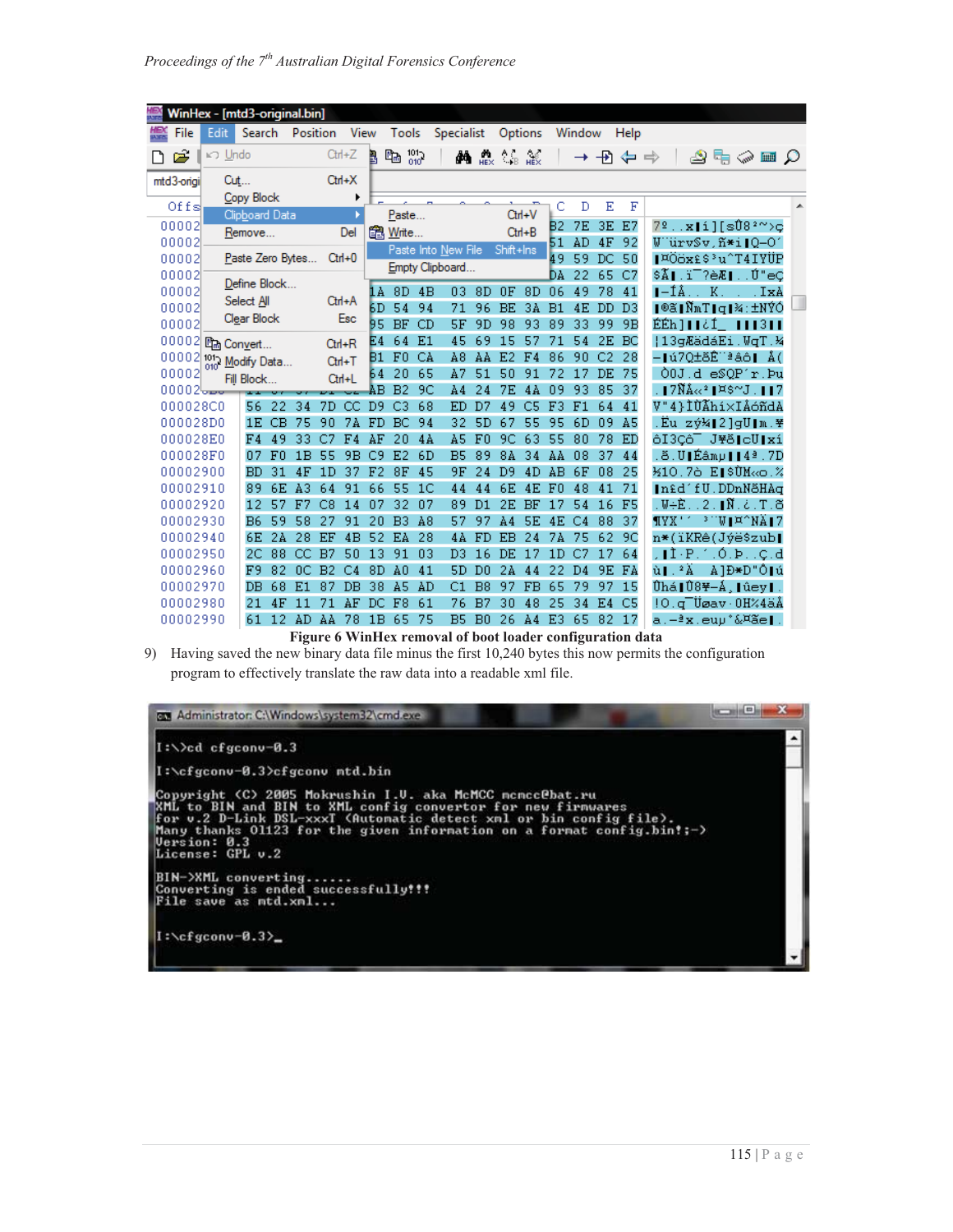# **RESULTS**

In order to determine the feasibility and forensic soundness of the acquisition a series of testing procedures were undertaken. The tests aimed at discovering:

- -The default state of configuration data after it has been acquired.
- $\bullet$ The state of acquired configuration data after a reboot had been performed.
- $\bullet$ The state of acquired and ADSL router configuration data after a manual change was applied.

One of the limiting factors of acquiring data from ADSL routers is the fact that there is no cryptographic hashing software available on the device by default to check the integrity of the data before and after an acquisition has occurred. As a result this limits the soundness of the acquisition and instead relies on the precision of the method followed. To validate the integrity of the data an alternative approach had been taken.

- $\bullet$ The ADSL router was reset to known default state.
- $\bullet$ The *config.xml* file was acquired (Acquisition #1).
- $\bullet$ The ADSL router was rebooted and a subsequent acquisition taken (Acquisition #2)
- - Firewall rule sets and wireless settings were modified on the ADSL router and an acquisition was conducted (Acquisition #3).
- $-$  The same firewall rule sets and wireless settings were modified to the data of Acquisition #1 and an MD5 digest generated.

| Data                                 | <b>MD5</b> Digest                |
|--------------------------------------|----------------------------------|
| config.xml $(1st$ acquisition)       | f6ccb1d8700281cd1f9afe368675bf90 |
| config.xml $(2^{nd}$ acquisition)    | f6ccb1d8700281cd1f9afe368675bf90 |
| config.xml (modified on ADSL router) | 0f26bb398fdbc1269232ebd4ce2bc780 |
| config.xml (modified on workstation) | 0f26bb398fdbc1269232ebd4ce2bc780 |

#### **Table 3 Comparison of acquisition cryptographic hash digests**

As demonstrated by Table 1 acquiring the configuration data after the device has been switched off and rebooted still results in the same md5 digest in both instances. Thus this shows that when acquiring configuration data the device can be switched of and examined at a remote location. Secondly, if a configuration change occurs on the ADSL router and the same manipulation of variables occurs by editing the original configuration data the same unique md5 digest will also be identified.

# **DISCUSSION**

Interpreting the data acquired from the ADSL routers in question is not a trivial task. As it stands there is no elegant manner by which to interpret the data to identify key configuration data sets. Configuration data in ADSL routers function on a principle of utilising *states* to determine if the service or rule set is enabled and/or functioning. While examining the configuration data – Telnet by default is enabled on the majority of ADSL routers. In-turn the state of the service is given a numerical representation of 1. Alternatively, services inclusive of TFTP or SSH are by default disabled. As a result these services in the configuration data are represented by a numerical value of 0 signifying an off or disabled trait.

Utilising the acquisition method and interpreting the data and enabled services may allow the investigator to identify vulnerabilities and/or weaknesses that the device may have been susceptible to. The methods of acquisition described throughout the paper have been used to acquire data of interest from devices purchased on second hand auction sites throughout the Internet. Whilst the analysis of remnant data from ADSL routers still remains in its infancy the approach is beginning to prove and show signs of practicability. In addition, current acquisitions and analyses are demonstrating how consumers are utilising their broadband connection.

In 2009 a series of SoHo based ADSL routers were purchased and acquired in the effort to identify if consumers are in fact removing their identity and network configuration data from these devices. From the series of second hand devices purchased – none of the devices had the Internet Service Provider's account credentials removed. Whilst logging into the ADSL router may initially hide the contents of these confidential items – an examination of the configuration data can quite easily recover these credentials that were used to access the broadband connection. In addition the credentials used to access a broadband connection may also be used to access and modify ISP accounts.